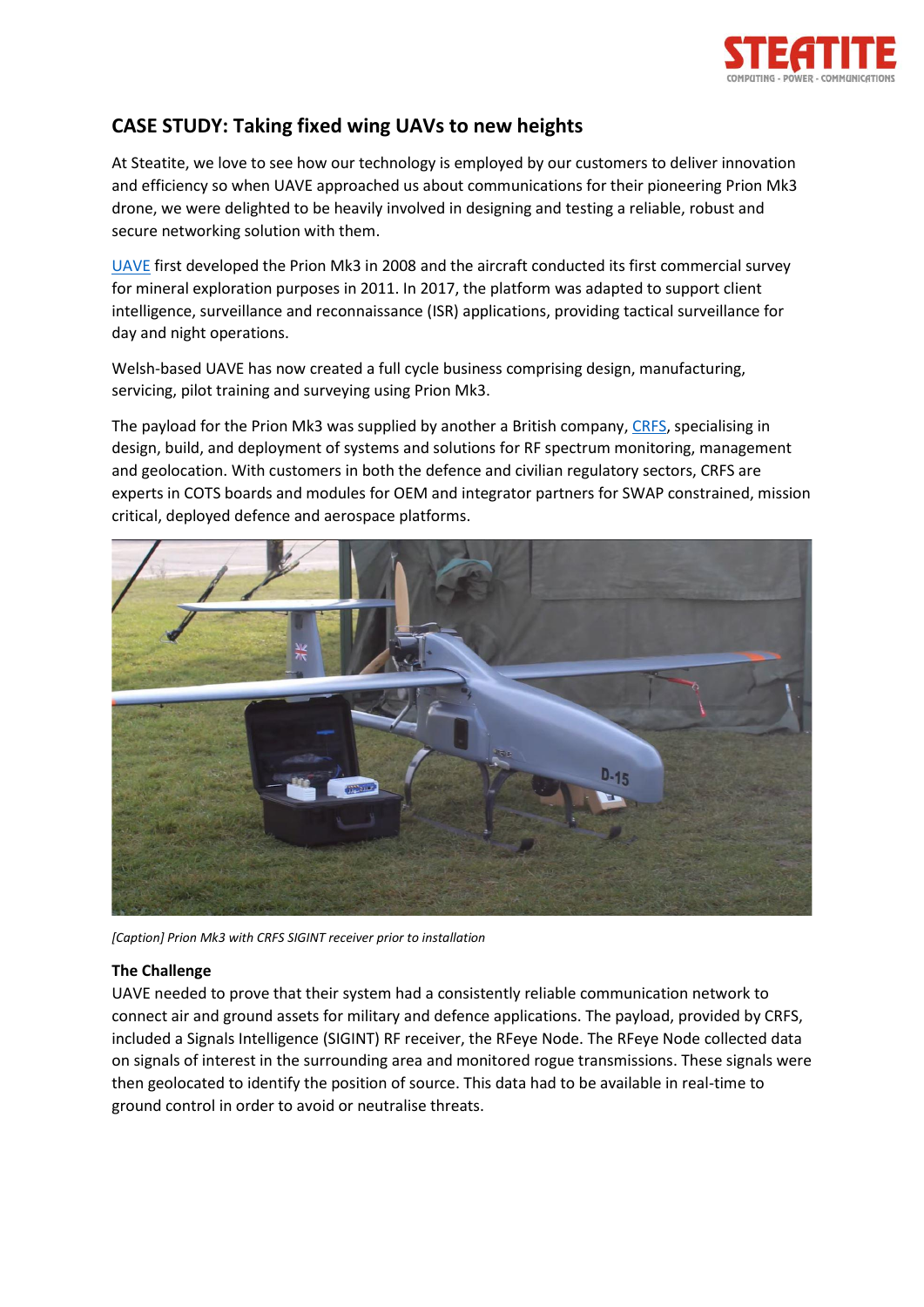

Furthermore, all equipment had to be integrated into the fixed-wing drone in six weeks to meet the deadline required to demonstrate the platform at the Army Warfighting Experiment [\(AWE\)](https://www.army.mod.uk/our-future/awe/) – the British Army's showcase for informing future military and defence force development decisions.

## **The Solution**

In 2020, UAVE developed the Dragon D15 variant of the Prion Mk3. The D15 was built specifically for the MoD under the guidance of the Royal Artillery Trial and Development Unit (RATDU). As a versatile aerial utility vehicle, the D15 is equipped with a surveillance camera, telecommunication rebroadcast facility, signals intelligence monitor, a package delivery system and a new 12 litre fuel tank.

Steatite worked with CRFS and UAVE engineers to install our market-leading [Embedded Module](https://www.steatite-communications.co.uk/embedded-module/) into the D15. The module encompasses Persistent Systems' [MPU5 radio](https://www.steatite-communications.co.uk/mpu5-radio/) which uses Wave Relay® to broadcast data to remote units and the ground station, enabling the most advanced, scalable and efficient Mobile Ad Hoc Networking (MANET) system in the world.



*[Caption] Embedded Module aboard the UAV*

With an onboard computer, the

Embedded Module provides unmanned systems with minds of their own, able to run swarming algorithms and use the peer-to-peer Wave Relay® MANET for optimised coordination. Sensor data is processed at the source to transmit knowledge instead of just a raw data stream.

For this project, Steatite, CRFS and UAVE engineers rose to the time constraint challenge and succeeded in integrating the Embedded Module, camera and SIGINT payload in just 6 weeks.

In February 2021, at the AWE trails on Salisbury Plain, UAVE's Dragon D15 launched successfully as an airborne node using Wave Relay® to scan for other signals in flight, and sent real-time information to ground control.

The deployment required a team of 3 experts to meet the CAA regulations for operating an unmanned platform and conduct these functions:

- Monitoring the computer at the ground station and read the incoming data
- Safety pilot who can take over control of the UAV if the autopilot functions fail
- Supervisor overseeing these two personnel



*[Caption] RF signal data received from the Prion Mk3*